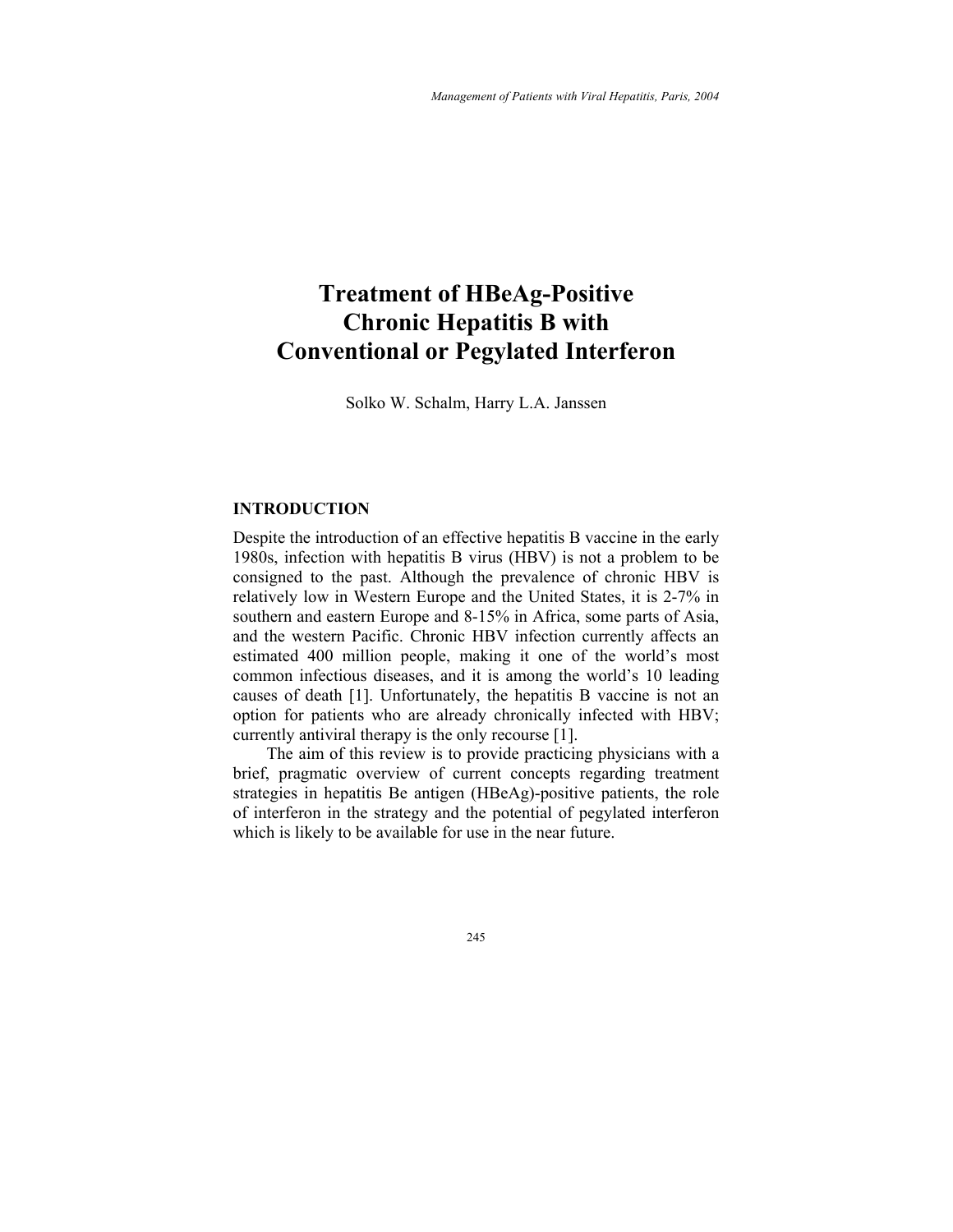### **NATURAL HISTORY AND PATIENT CLASSIFICATION**

Chronic HBV infection is defined by the persistence of serum hepatitis B surface antigen (HBsAg) for 6 months or longer and accounts for most HBV-related morbidity and mortality. The onset of chronic HBV is characterized by persistent HBV DNA, HBsAg, and HBeAg in serum following infection. Patients with chronic HBV can be classified according to several phases of viral replication and immunologic responsiveness. When acquired in childhood, chronic HBV starts with the "immune tolerance" phase. In this highreplicative phase, HBeAg and high levels of HBV DNA are detectable, but ALT is normal, histological activity is minimal, and the patient is asymptomatic [2]. This phase may persist for 20-30 years. The second phase, which typically occurs between ages 15-35, is termed the "immune clearance" phase and is characterized by declining rates of HBV replication, transient alanine aminotransferase (ALT) elevation (hepatic flares), and hepatic necroinflammatory disease and fibrosis. Transition to the third phase is marked by seroconversion of HBeAg to HBeAg antibody (anti-HBe). Following seroconversion, ALT levels usually normalize, and hepatic damage is repaired. This third phase of "immune control" is characterized by persistent serum HBsAg, undetectable HBeAg, HBV DNA  $\approx 10^5$  copies/mL and normal serum ALT and is now widely called the "inactive HBsAg carrier state" [3].

The "inactive HBsAg carrier state" is usually associated with disease remission for decades, but, according to recent observations, mainly in patients with genotype A. In contrast, patients, particularly those living in Asia and southern Europe and with HBV genotype B, C or D, may develop reactivation of hepatitis with persistent or intermittent ALT elevations; they remain HBeAg-negative while simultaneously showing elevated levels of serum HBV DNA. This fourth phase due to "immune escape" is known as chronic HBeAgnegative HBV, this is the second of the two major forms of the disease and is also potentially progressive [4].

It is also noteworthy that each year, 5-15% of patients with chronic HBV seroconvert spontaneously [3]. By the time seroconversion occurs, however, the disease will already have progressed to cirrhosis in a proportion of patients [5], a fact that provides an implicit rationale for intervention.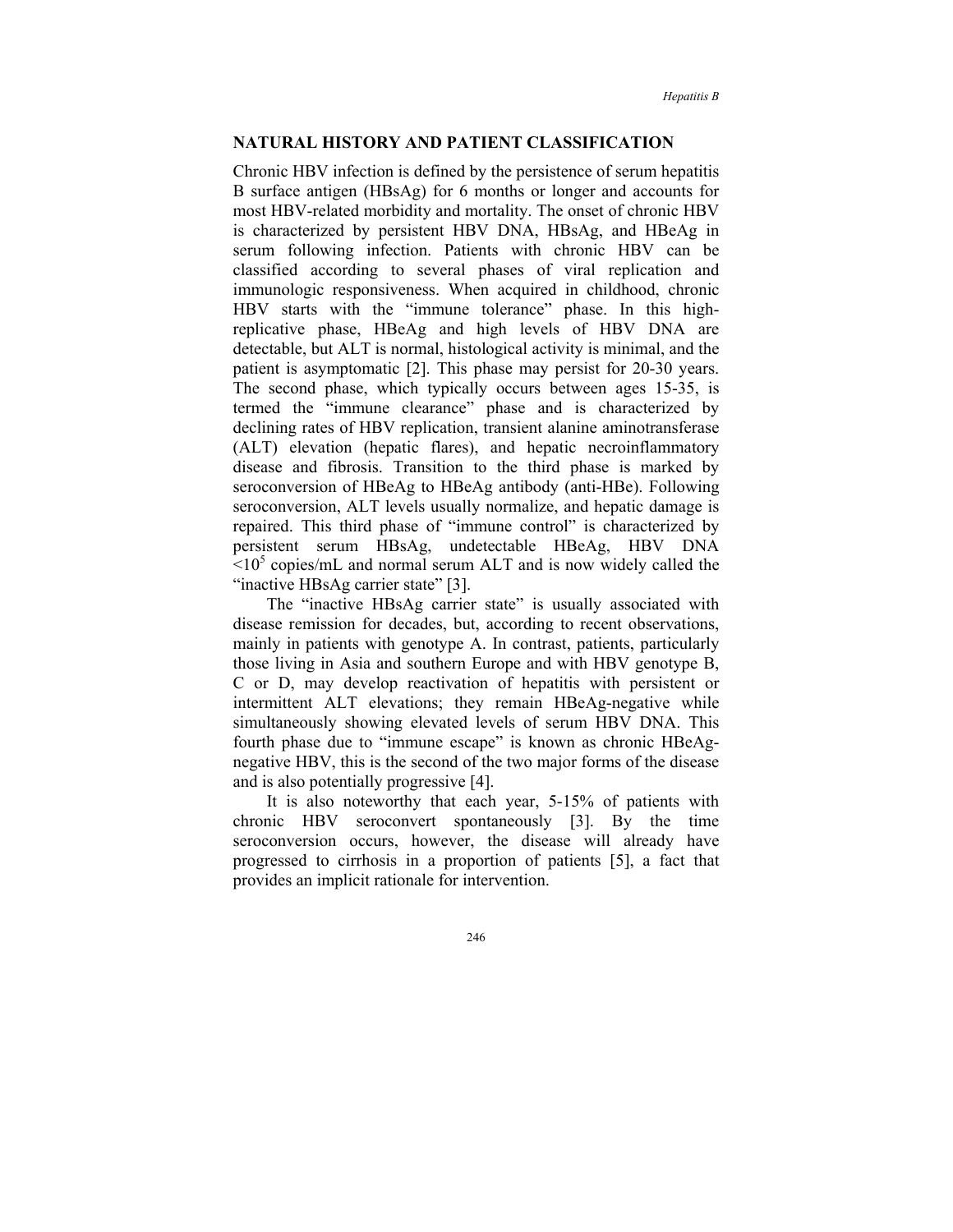## **DESIRABLE END-POINTS OF THERAPY AND TREATMENT OPTIONS**

Ideally, the objective of treatment in chronic HBV is complete viral eradication. However, due to the difficulty of eliminating viral DNA from affected hepatocytes, it is unclear whether this is an attainable goal [6]. From a practical perspective, the main objective of therapeutic intervention is to stop progression of disease-related liver injury. This objective will be nearly achieved when the patient is brought into and maintained in the "inactive HBsAg carrier state", characterized by persistent serum HBsAg, undetectable HBeAg, HBV  $DNA < 10^5$  copies/mL and normal serum ALT. The increasing awareness that the disease may reactivate is changing the desired goal of treatment to complete serologic resolution of chronic hepatitis B, characterized by the additional clearance of serum HBsAg. After HBsAg seroconversion reactivation is rare and the long-term outcome is further improved [3, 6].

Various antiviral and immunomodulatory agents have been evaluated for the treatment of chronic HBV. However, until 2004, only interferon, lamivudine and adefovir have been judged to be sufficiently safe and effective to warrant approval in most countries. In the last year large randomized trials have been completed that document the safety and effectiveness of pegylated interferon and submission for regulatory approval of two forms of pegylated interferon is currently ongoing. For the practicing physician it is important to summarize the results of the trials performed in HBeAgpositive chronic hepatitis B and to describe the advantages and disadvantages of interferon-based therapy versus treatment with nucleoside analogs.

#### **INTERFERON**

Interferons are potent, naturally occurring cytokines that have antiviral, immunomodulating, and antiproliferative effects. Their complex scope of activity is mediated through a variety of inhibitory mechanisms that may affect most steps of viral replication. For many viruses, inhibition of protein synthesis appears to be the major inhibitory mechanism.

The predominant cause of viral persistence during HBV infection is generally thought to involve a weak immune response to viral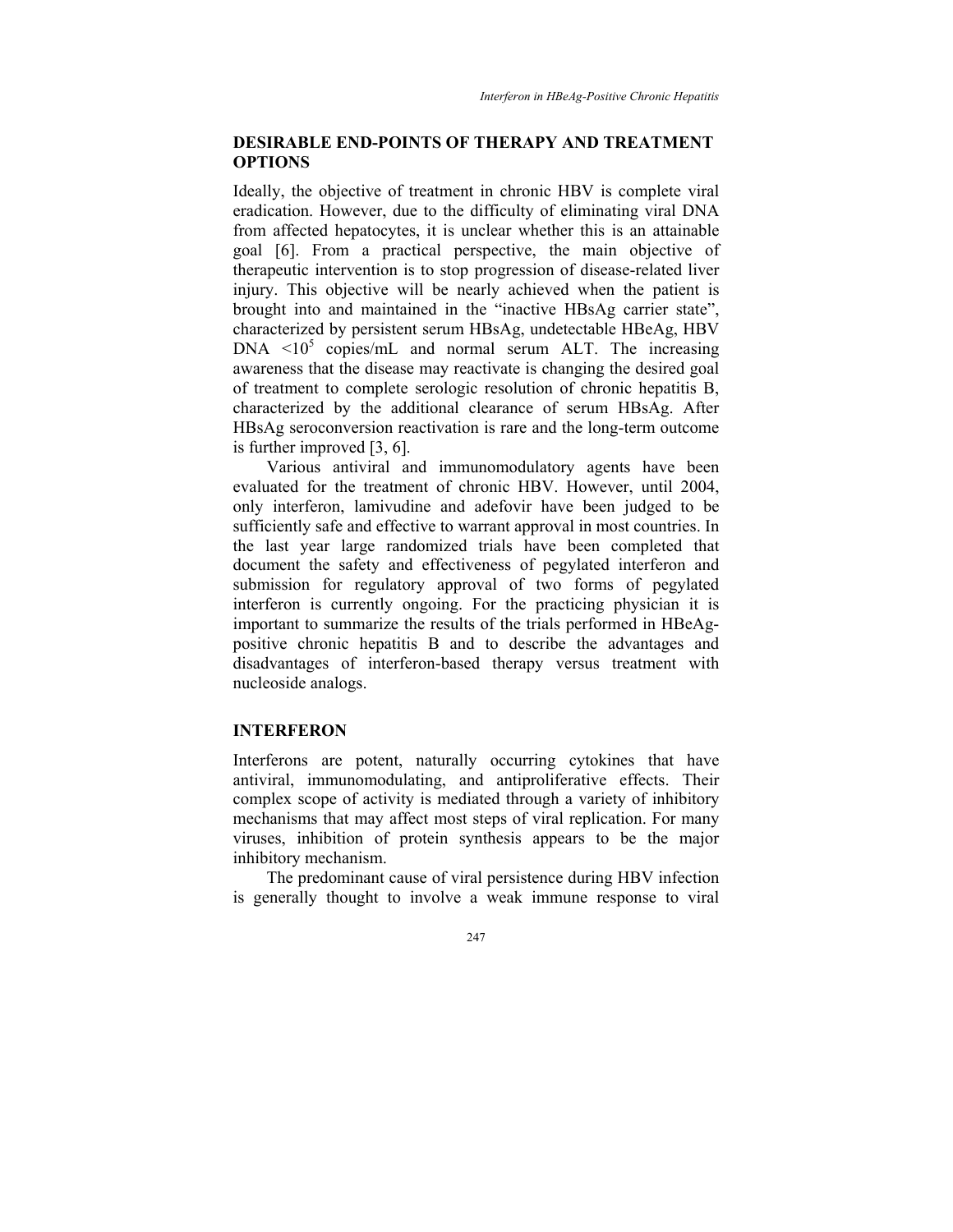antigens. Immune tolerance to high viral burdens almost certainly plays a key role in chronicity following neonatal acquisition of HBV, but the specific basis for inhibited viral clearance in adult-acquired disease is less well-defined. One of several abnormalities found in the immunologic profile of patients with chronic HBV infection is deficient production or attenuated response to interferon [7]. This, coupled with the fact that some patients with chronic HBV respond to exogenous interferon, provides the basis for clinical use of the agent. The effects of natural interferon in the treatment of chronic HBV infection were first reported in small studies in the late 1970s. The recombinant product interferon has received extensive clinical use in the treatment of chronic hepatitis B for at least a decade.

## **EFFICACY FOR SEROLOGIC END-POINTS**

A 1993 meta-analysis of 15 well-controlled studies [8] is the most frequently cited report on interferon in the treatment of chronic HBV. The aggregate population described included 837 HBeAg-positive adults with compensated liver disease who were treated with doses of 5-10MU three times weekly for 4-6 months. The primary indices of efficacy were loss of HBsAg and HBeAg. In this meta-analysis, interferon was associated with significant treatment effects on both efficacy indices. A significant treatment effect was also shown for normalization of ALT. Overall, loss of HBsAg and HBeAg in interferon-treated patients was about 6% and 20% respectively more frequent than that occurring spontaneously in the control group.

There is evidence that elevated ALT at baseline is an important predictor of favorable response to interferon (Table 1).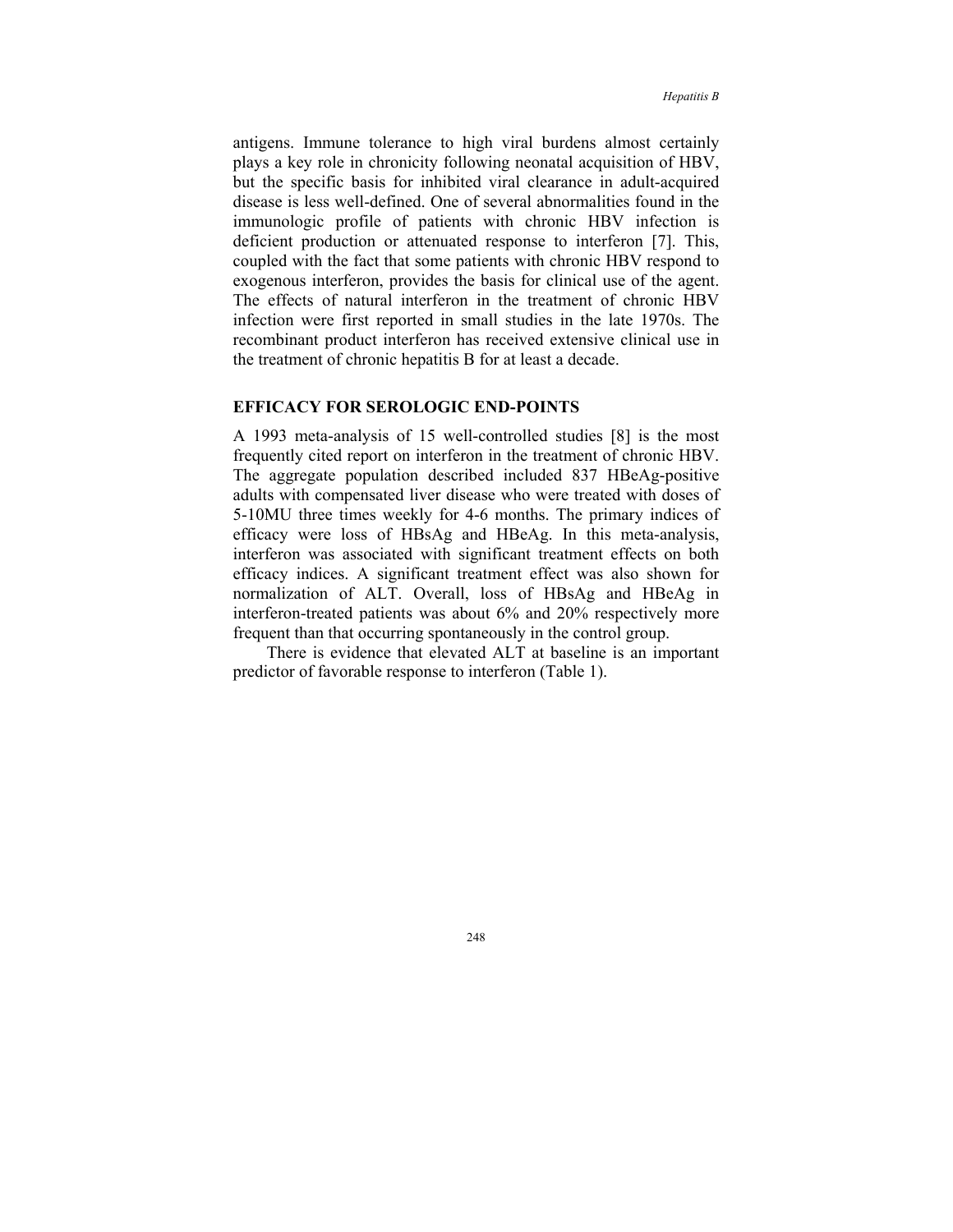| <b>Baseline ALT</b> | Placebo $(n=196)$ | Interferon† $(n=68)$ |
|---------------------|-------------------|----------------------|
| $>1$ x ULN          | $20/171(11\%)$    | 14/66(21%)           |
| $>2 \times$ ULN     | 16/112(14%)       | 11/42(26%)           |
| $>3 \times$ ULN     | 7/28(25%)         | $4/10(40\%)$         |
|                     |                   |                      |

Table 1: Rates of seroconversion (loss of HBeAg + anti-HBe) with interferon-alpha at week 52.

† Treatment duration=16 weeks

From Perrillo RP et al. [20].

Although interferon has been widely used in the treatment of chronic HBV for more than a decade, the optimal treatment duration remains uncertain. The typical recommendation is for a 16-week course of 10MU three times per week. However, a recent European Concerted Action on Viral Hepatitis (EUROHEP) study found that a second 16-week course in patients who remained HBeAg-positive at the conclusion of the first course produced a higher rate of seroconversion compared to a control group who received no additional treatment (28% vs. 12%, respectively; *P*=0.04) [9].

#### **EFFICACY FOR CLINICAL END-POINTS**

The long-term effects of interferon therapy on morbidity and mortality are less well defined and are more controversial. Most studies compared the survival of interferon treated patients with that of untreated controls [10-14]. Three studies [10, 11, 13] found prolonged survival and a decreased incidence of hepatocellular carcinoma or complications in general after HBeAg clearance; in two studies [12, 14] this effect was not demonstrated. The difference between the results of these studies may be explained by the limited follow-up or the low rate of complications in general due to the inclusion of mainly young patients with less advanced disease. In a recent study of 165 HBeAg-positive patients responders to interferon therapy were compared to non-responders [15]. Response to treatment was defined as HBeAg loss within 12 months after the end of therapy, thus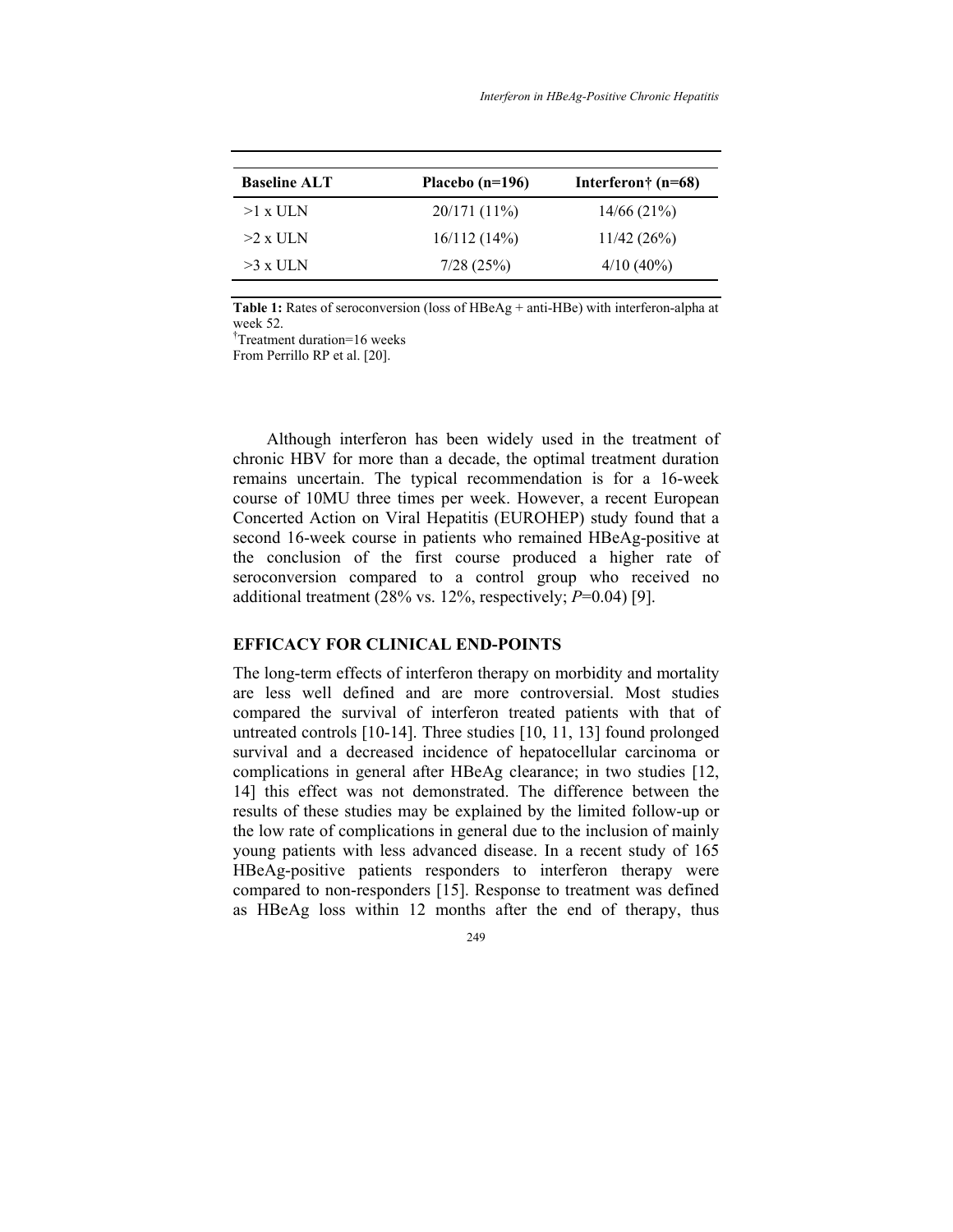separating interferon-induced responses from later spontaneous HBeAg loss. Median follow-up was 8.8 years. Fifty-four patients (33%) responded to interferon treatment. Relapse (HBeAg reactivation) was observed in 7 (13%) responders. Loss of HBsAg occurred in 52% of responders compared to 9% of the initial 111 nonresponders (Figure 1). Hepatocellular carcinoma was found in 8 patients, 6 of whom were non-responders and one relapser. Multivariate analysis showed significantly improved survival and reduced risk of developing hepatocellular carcinoma in responders. These results provide further support that the response to interferon therapy increases survival and reduces the risk of developing hepatocellular carcinoma.



Figure 1: Time to HBeAg loss (A) and HBsAg loss (B) of responders to interferon therapy compared to non-responders. Response was defined as loss of HBeAg within 12 months after the end of interferon therapy.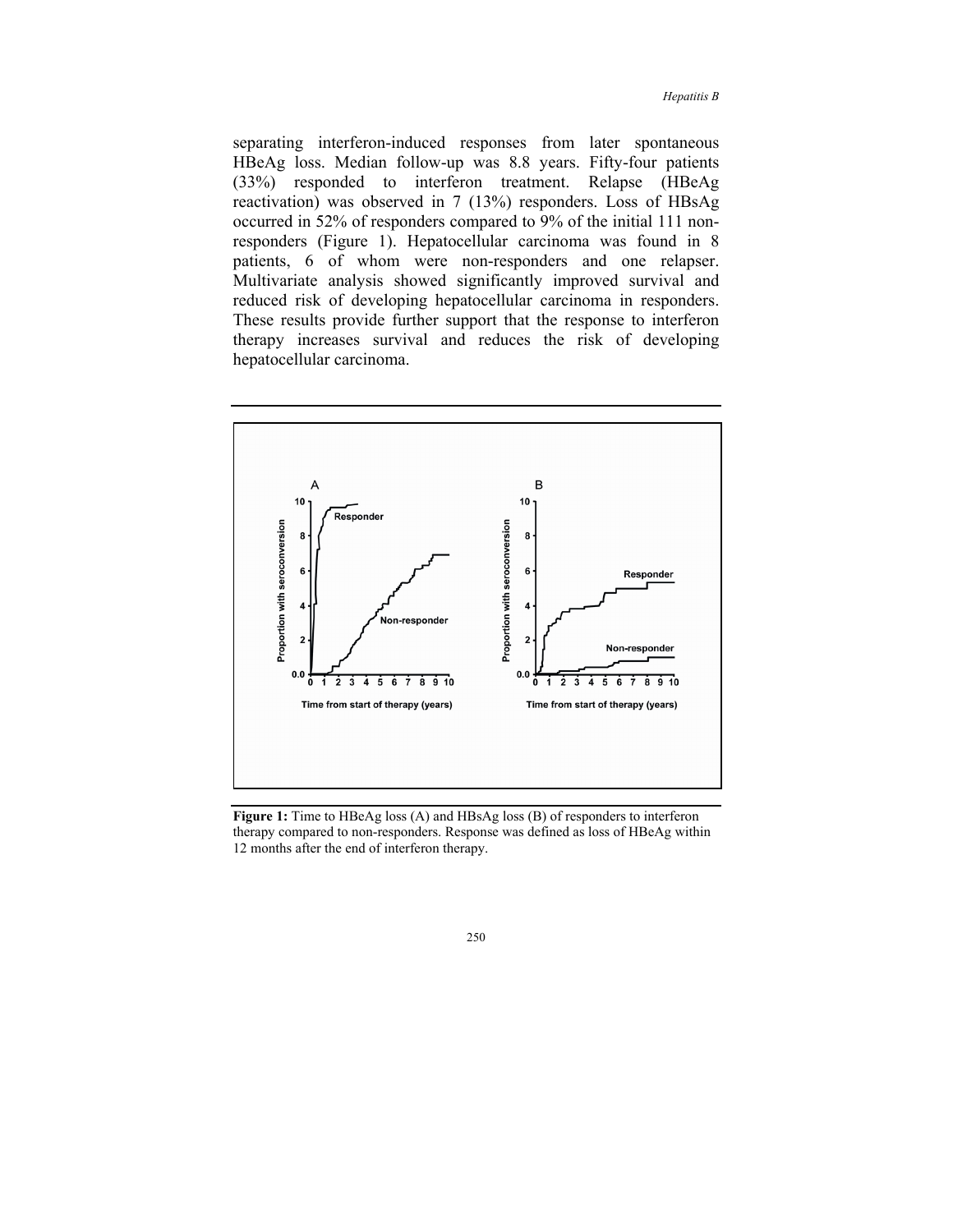#### **STRENGTHS AND DRAWBACKS**

The advantages of interferon are that treatment is given for a limited time, viral resistance does not occur, and drug-induced seroconversion is sustained in 80-90% of patients. Most importantly, response to interferon is associated with clinically proven reductions in HCC and increased survival [10, 11, 13, 15].

Interferon therapy is not without drawbacks. Interferon can only be administered by subcutaneous injection. Moreover, doses of 5-10MU are usually associated with an acute influenza-like syndrome that may include fever, chills, headache, myalgia, and gastrointestinal disturbances. Tolerance to these effects develops in most patients, but additional toxicities, such as depression and other central nervous system (CNS) disturbances, thyroid dysfunction, and blood cytopenias, may also occur. A large meta-analysis found that dose reduction of interferon was required in approximately 20% of patients; however, adverse events necessitated treatment withdrawal in only about 5% [8].

Some evidence suggests that Chinese patients may have lower rates of response to interferon than other groups [14]. However, differences in variables predictive of response to interferon probably play a role in the between-group differences attributed to race. For example, HBeAg-positive Asians with high baseline levels of ALT respond to interferon as well as other ethnic groups, but patients with low baseline ALT tend to respond poorly to interferon regardless of ethnicity [4]. However, in Asia many patients who acquire HBV during the perinatal period have low ALT during the protracted, immune-tolerance phase of the disease.

## **PEGYLATED INTERFERON**

Pegylated versions of interferon were recently developed to address the short plasma half-life of interferon. The covalently attached polyethylene glycol moiety improved the pharmacokinetic properties of the molecule [16], resulting in greater efficacy, a more convenient once-weekly dosing schedule, and a similar safety profile in patients with chronic HCV infections [17]. Pegylated interferon has already been approved for the treatment of hepatitis C.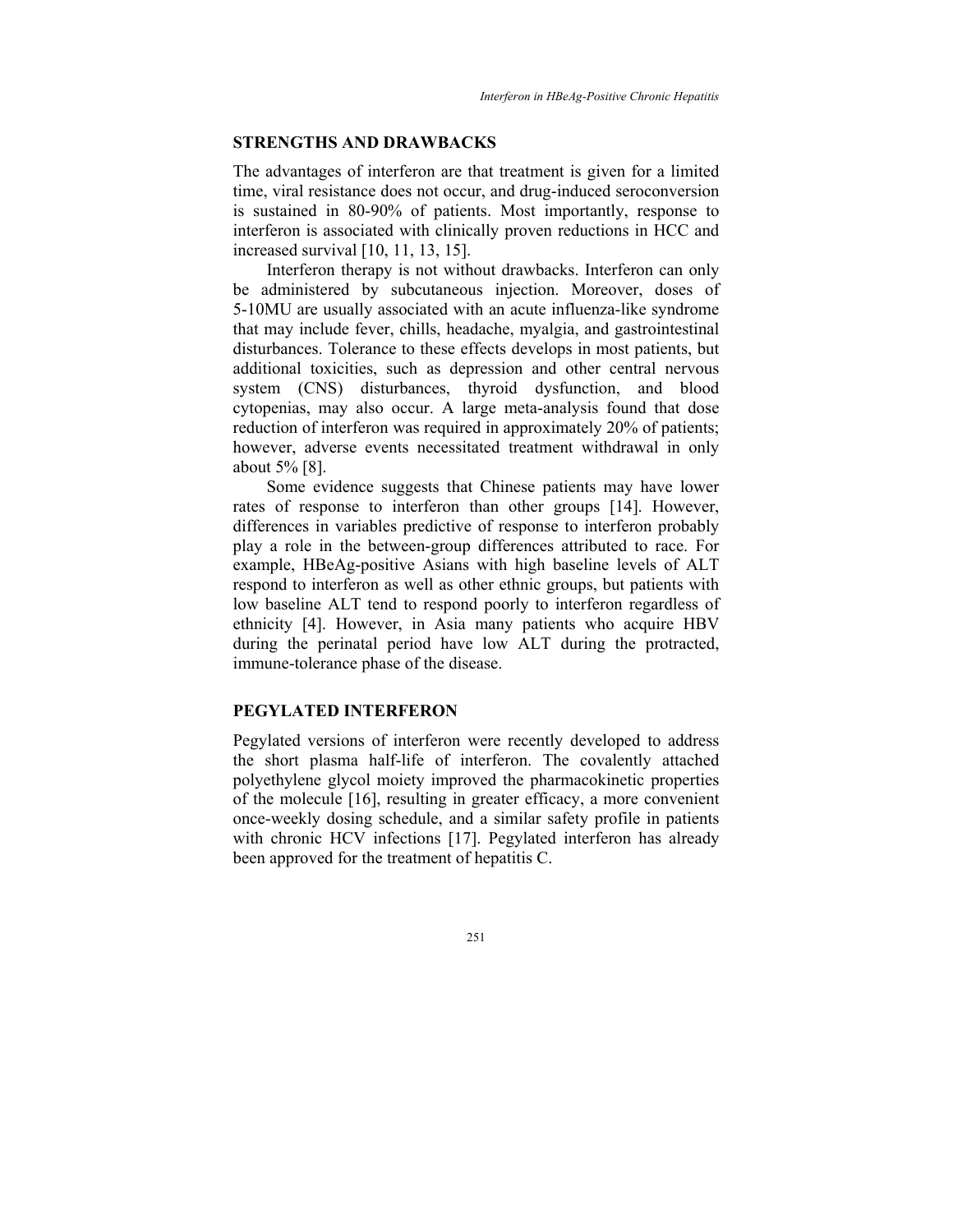Preliminary studies in patients with chronic hepatitis B infections suggest that pegylated interferon will be more effective than interferon in these patients as well.

In the first large randomized controlled trial published in 2003 [18], 194 patients with chronic HBeAg-positive hepatitis, who had not been previously treated with interferon, were randomized to 3 doses of pegylated interferon-alpha-2a given weekly by subcutaneous injection or to conventional interferon-alpha-2a given three times weekly. The treatment duration was 24 weeks, with a 24 week follow-up. At the end of follow-up HBeAg was no longer detectable in 37%, 35% and 29% of patients receiving pegylated interferon 90µg, 180µg and 270µg, respectively, compared to 25% of patients on standard interferon. Two patients on pegylated interferon cleared HBsAg during treatment and remained negative for HBsAg to the end of follow-up. ALT normalization at the end of follow-up was observed in 43%, 35%, and 31% of patients on pegylated interferon 90µg, 180µg and 270µg, respectively, and in 26% of patients on standard interferon.

Additional favorable outcomes were the low proportion of patients who prematurely discontinued study medication (2% and 4% for pegylated interferon and standard interferon, respectively). The incidence of pyrexia, myalgia, severe fatigue, anorexia, insomnia and dizziness was similar for pegylated interferon and standard interferon, whereas headache, alopecia, nausea and diarrhoea were reported more frequently in patients receiving pegylated interferon. Dose modifications for laboratory abnormalities (usually neutropenia or elevated ALT values) occurred in 22-30% of patients receiving pegylated interferon vs. 10% of patients on standard interferon.

In patients with cirrhosis, adverse effects were not more prevalent, whereas 54% of 13 patients receiving pegylated interferon lost HBeAg (none of 4 cirrhotic patients on standard interferon had an HBeAg response). Other baseline factors known to be predictive of nonresponse (low ALT, high HBV DNA, genotype C) may also be less important with pegylated interferon therapy, since the 10% difference in response rates between pegylated interferon and conventional interferon was maintained in all subgroups, according to preliminary findings.

The conclusion that pegylated interferon is more advantageous than conventional interferon is not generally accepted in view of the,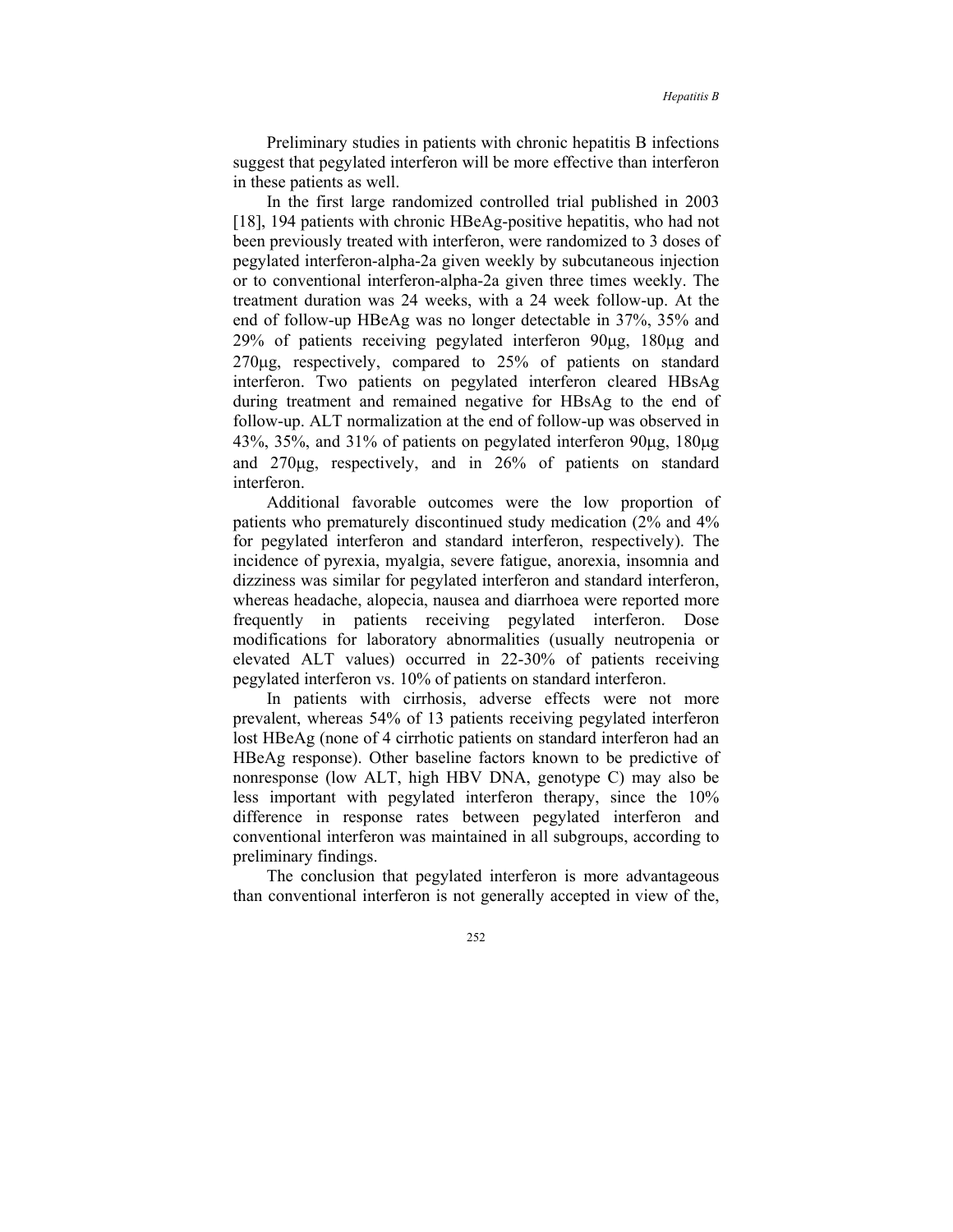according to the critics, low dose of conventional interferon used. It should be noted that licensed dose regimens differ for different interferons and different parts of the world; also, in retrospect, the superiority of the commonly used schedule of 10MU t.i.w. is hardly based on robust dose-response studies. When pharmocodynamics are investigated, pegylated interferon appears to have a greater antiviral effect than conventional interferon, at 4.5 or 10MU t.i.w. (Figure 2).



**Figure 2:** Pharmocodynamics of 180µg of pegylated interferon-alpha-2a compared to two standard regimens of conventional interferon-alpha-2a and alpha-2b in chronic hepatitis B. Note the steeper decline in serum HBV DNA levels in patients receiving pegylated interferon (data derived from Cooksley [18] and the EUROHEP study reported by Janssen [9]).

In a preliminary report from a second large trial [19], 266 patients with HBeAg-positive chronic hepatitis B and serum ALT levels at least twice the upper limit of normal, were randomized to pegylated interferon-alpha-2b 100µg/week and lamivudine 100mg/day or pegylated interferon-alpha-2b and placebo. Treatment was given for 52 weeks; however, the dose of pegylated interferon was reduced to 50µg at 32 weeks.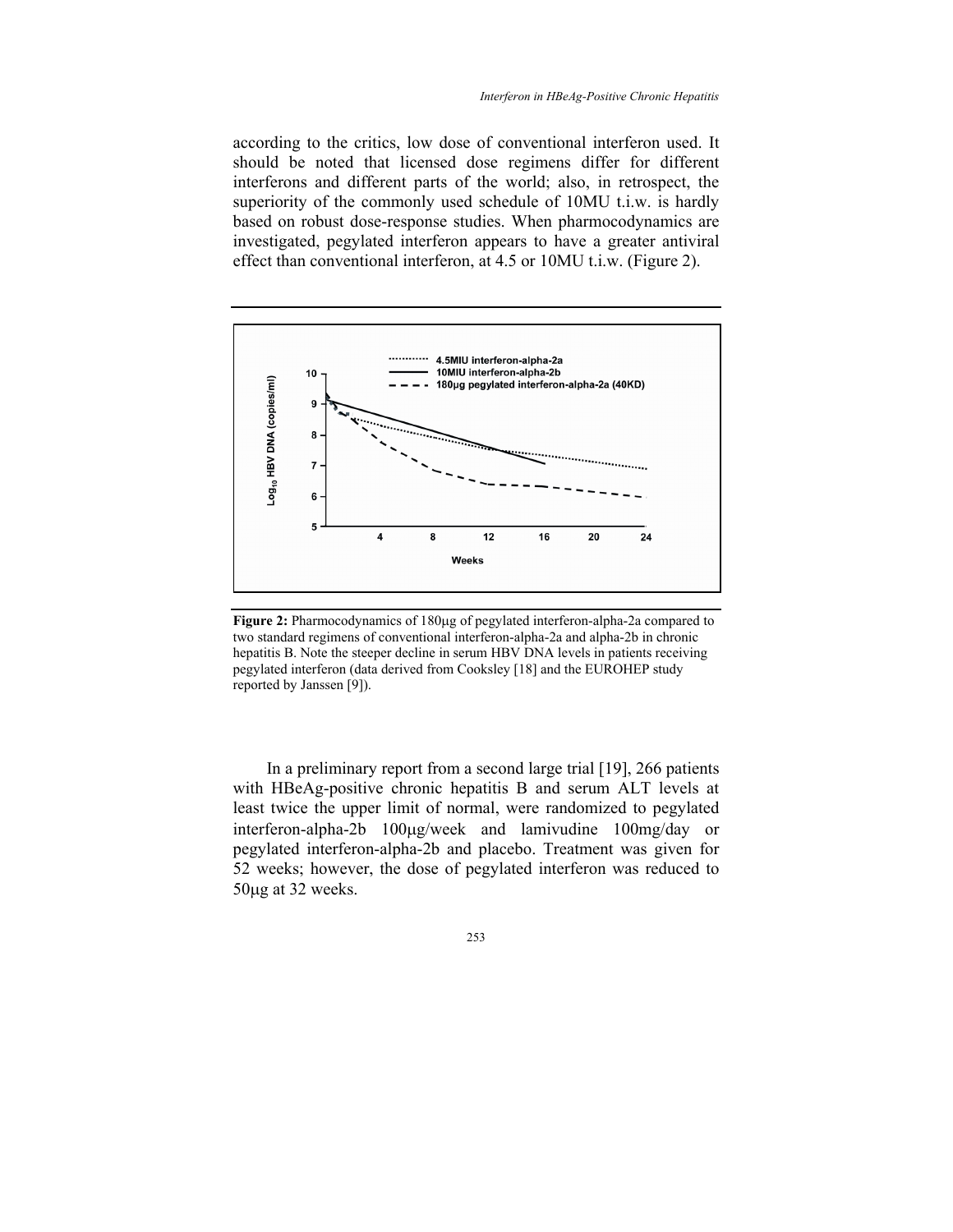About 80% of patients completed therapy on the full dose; and dose reduction was about 10% in the first 8 weeks and another 10% between week 8 and week 26; thereafter dose reduction was rare. Ten percent of patients prematurely discontinued pegylated interferon, mainly between weeks 0 and 32; and this percentage was similar to the 9% discontinuation rate with conventional interferon for 16-32 weeks in 162 control patients participating in a multicenter randomized trial comparing short- and prolonged interferon therapy between 1994- 1998. Psychiatric disturbances (3%: depression, psychosis), cytopenias (1%: anemia, neutropenia, thrombocytopenia) and flu-like syndrome (1%) were the causes with multiple discontinuations.

Thirty-five percent of patients receiving pegylated interferon lost HBeAg after the end of follow-up and there was no difference between the group receiving pegylated interferon alone and that receiving pegylated interferon plus lamivudine. Response rates (loss of HBeAg) varied by genotype: genotype A, 47%; genotype B, 44%; genotype C, 28%; and genotype D, 25%.

Together, these studies in 501 patients with chronic hepatitis B from both Asia and Europe suggest excellent tolerance of pegylated interferon therapy up to 1 year. The verdict on increased efficacy in comparison to conventional interferon awaits further study with stratification for genotype.

#### **DISCUSSION**

Effective management of the millions of patients chronically infected with HBV remains an important clinical objective. The introduction of nucleoside analogs such as lamivudine and adefovir represents an important advancement for tolerance, but questions persist about its long-term efficacy compared to interferon. Given the controversy about the durability of response and the significance of emergent drug resistance with nucleoside analogs, it seems premature to dismiss interferon-based treatment as an outmoded therapy. In fact, for many patients interferon or pegylated interferon may be the first choice of treatment.

Despite the success with interferon-based and nucleoside analogue monotherapy in a proportion of patients with chronic HBV, clinical and epidemiologic realities raise the question of how this problem can be managed more effectively. From a long-term perspective, one can speculate that the definitive treatment approach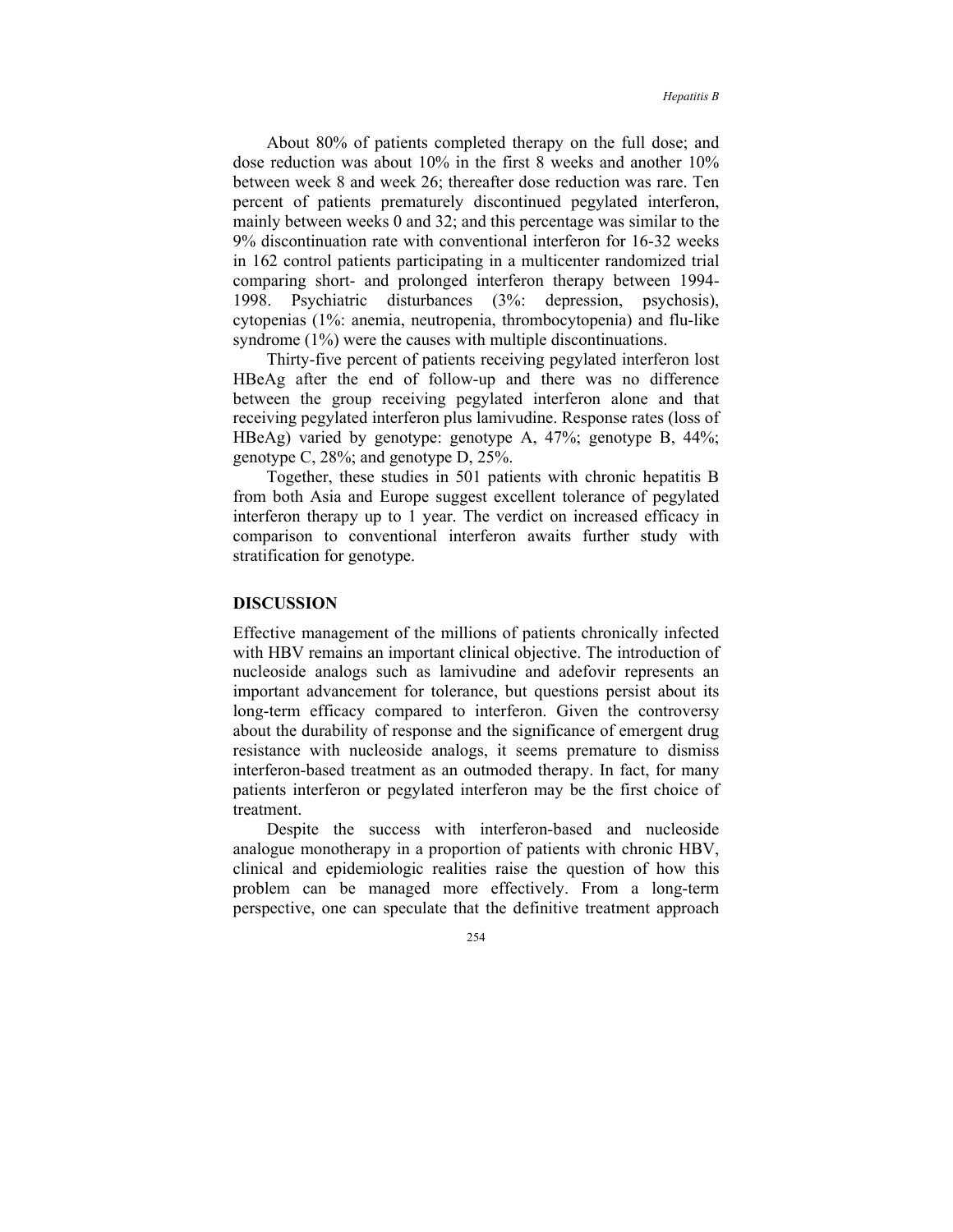will be based on the discovery of the reason(s) why 5% of immunocompetent adults exposed to HBV develop chronic infection, whereas 95% do not. Further investigation is needed to determine how immune control can be induced and - as important - can be maintained in patients with genotypes B, C, and D. Given the high prevalence of chronic HBV, clinicians who address this important disease need to make the most of the various options at hand.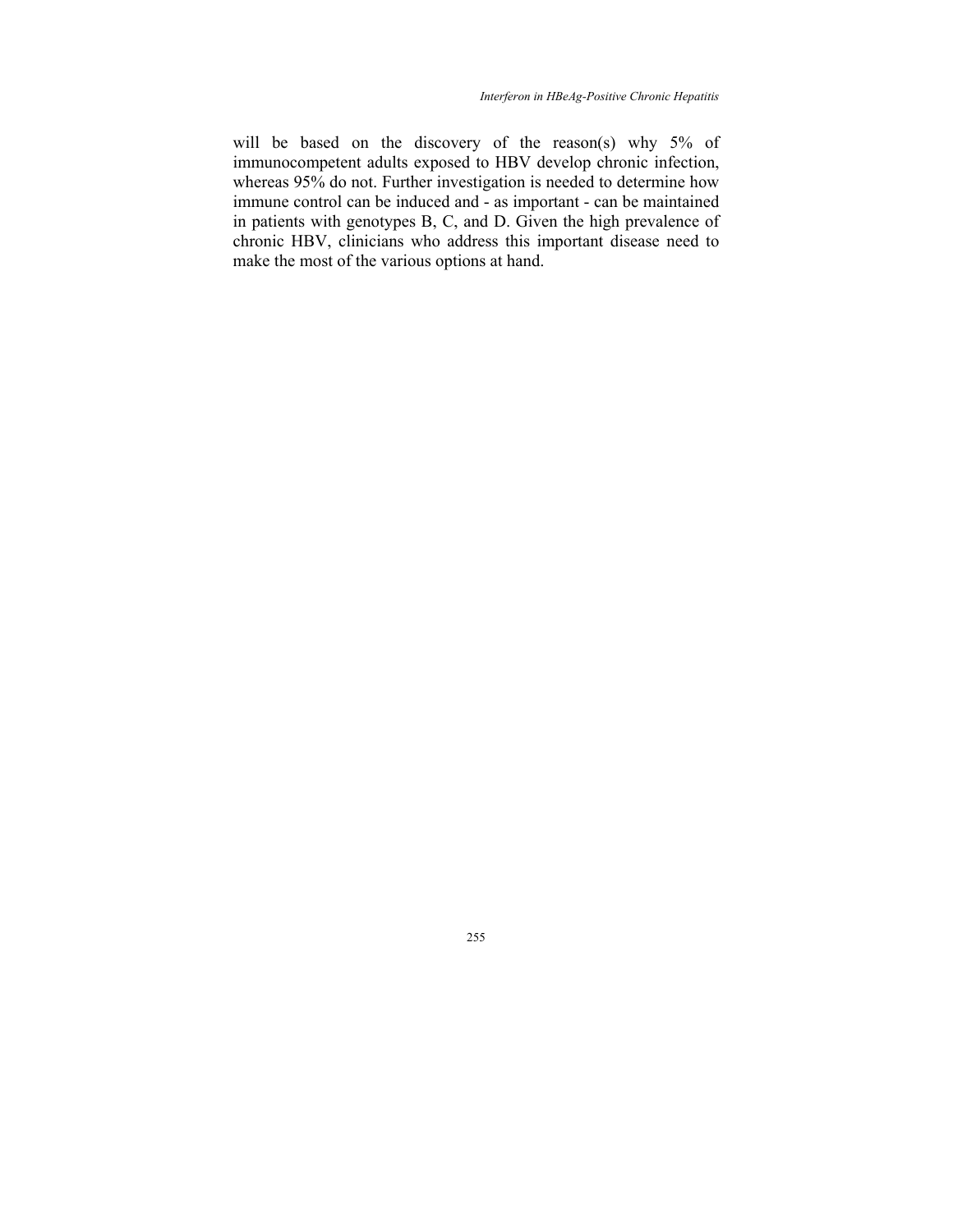## **REFERENCES**

- 1. Lavanchy D. Hepatitis B virus epidemiology, disease burden, treatment, and current and emerging prevention and control measures. J Viral Hepat 2004;11:97-107.
- 2. Lok ASF. Chronic hepatitis B. N Engl J Med 2002;30;346:1706-1713.
- 3. Lok ASF, Heathcote J, Hoofnagle J. Management of hepatitis B: 2000 summary of a workshop. Gastroenterology 2001;120:1828-1853.
- 4. Hadziyannis SJ, Vassilopoulos D. Hepatitis Be antigen-negative chronic hepatitis B. Hepatology 2001;34:617-624.
- 5. Fattovich G, Rugge M, Brollo L, Pontisso P, Noventa F, Guido M, Alberti A, Realdi G. Clinical, virological and histologic outcome following seroconversion from HbeAg to anti-Hbe in chronic hepatitis type B. Hepatology 1986;6:167-172.
- 6. Malik A, Lee W. Chronic hepatitis B virus infection: treatment strategies for the next millenium. Ann Intern Med 2000;132:723-731.
- 7. Ikeda T, Lever A, Thomas H. Evidence for a deficiency of interferon production in patients with chronic hepatitis B virus infection in adult life. Hepatology 1986;6:962-965.
- 8. Wong DK, Cheung AM, O'Rourke K, Naylor CD, Detsky AS, Heathcote J. Effect of alpha-interferon treatment in patients with hepatitis B e antigenpositive chronic hepatitis B. Ann Intern Med 1993;119:312-323.
- 9. Janssen HL, Gerken G, Carreno V, Marchellin P, Naoumov NV, Craxi A, Ring-Larsen H, Kitis G, van Hattum J, de Vries RA, Michielsen PP, ten Kate FJ, Hop WC, Heijtink RA, Honkoop P, Schalm SW. Interferon-alfa for chronic hepatitis B infection: increased efficacy of prolonged treatment. Hepatology 1999;30:238-243.
- 10. Niederau C, Heintges T, Lange S, Goldmann G, Niederau CM, Mohr L, Haussinger D. Long-term follow-up of patients with chronic hepatitis B treated with interferon-alfa. Gastroenterol 1997;113:1660-1667.
- 11. Fattovich G, Giustina G, Realdi G, Corrocher R, Schalm SW. Long-term outcome of hepatitis B e antigen-positive patients with compensated cirrhosis treated with interferon-alfa. Hepatology 1997;26:1338-1342.
- 12. Krogsgaard K. The long-term effect of treatment with interferon-alpha 2a in chronic hepatitis B. The Long-Term Follow Up Investigator Group. The European Study Group on Viral Hepatitis (EUROHEP). Executive Team on Anti-Viral Treatment. J Viral Hepat 1998;5:389-397.